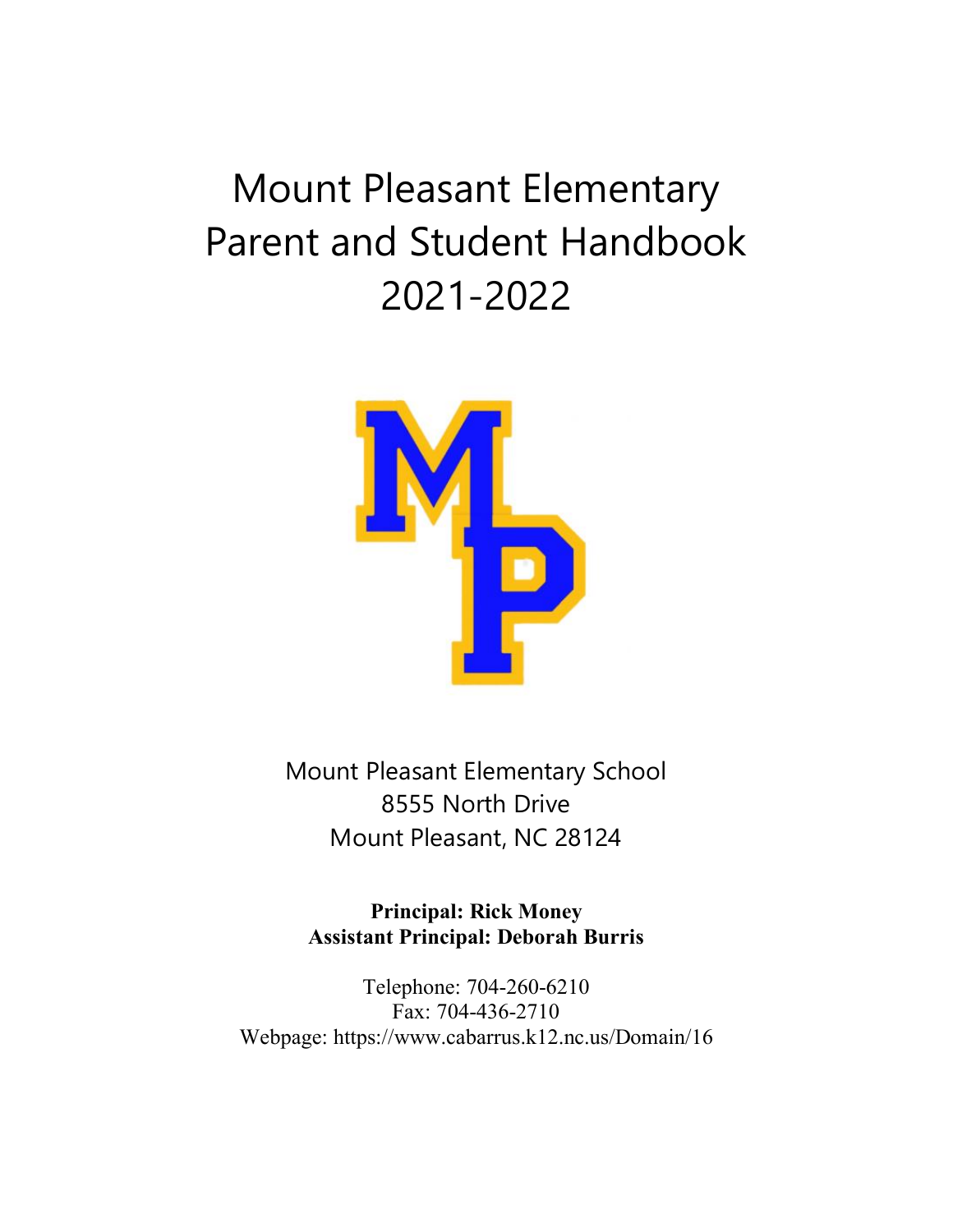## **Mount Pleasant Elementary Mission Statement**

The mission of Mt. Pleasant Elementary is to develop respectful and responsible life-long learners with the partnership of parents and community.

## **Mount Pleasant Elementary Core Values**

We value these things about children:

- They are eager to learn.
- They welcome diversity.
- Their feelings about being safe, feeling welcomed, and their own feelings that they can learn are to be encouraged.
- They should be treated with respect and treat others with respect.
- They all can and will learn.

We value these things about parents:

- They love and want the best for their children.
- Their input regarding their children is important.
- Their academic and behavioral support is important.
- Their presence and participation is welcome and beneficial.

We value these things about school staff:

- They care for children.
- They care for one another.
- They are dedicated.
- They are professional.
- They are energetic.
- They are life-long learners.
- They are supportive of the school.

We value cooperation between students, staff, parents, the community, and grade levels. We value student and staff attitudes that are positive, respectful, caring, and fun. We value building trusting relationships between all members of the school community.

# **Daily Schedule**

7:45 a.m. Students begin arriving

8:00 a.m. Students begin reporting to classrooms

8:15 a.m. Tardy Bell-instructional day begins

3:00 p.m. School dismissal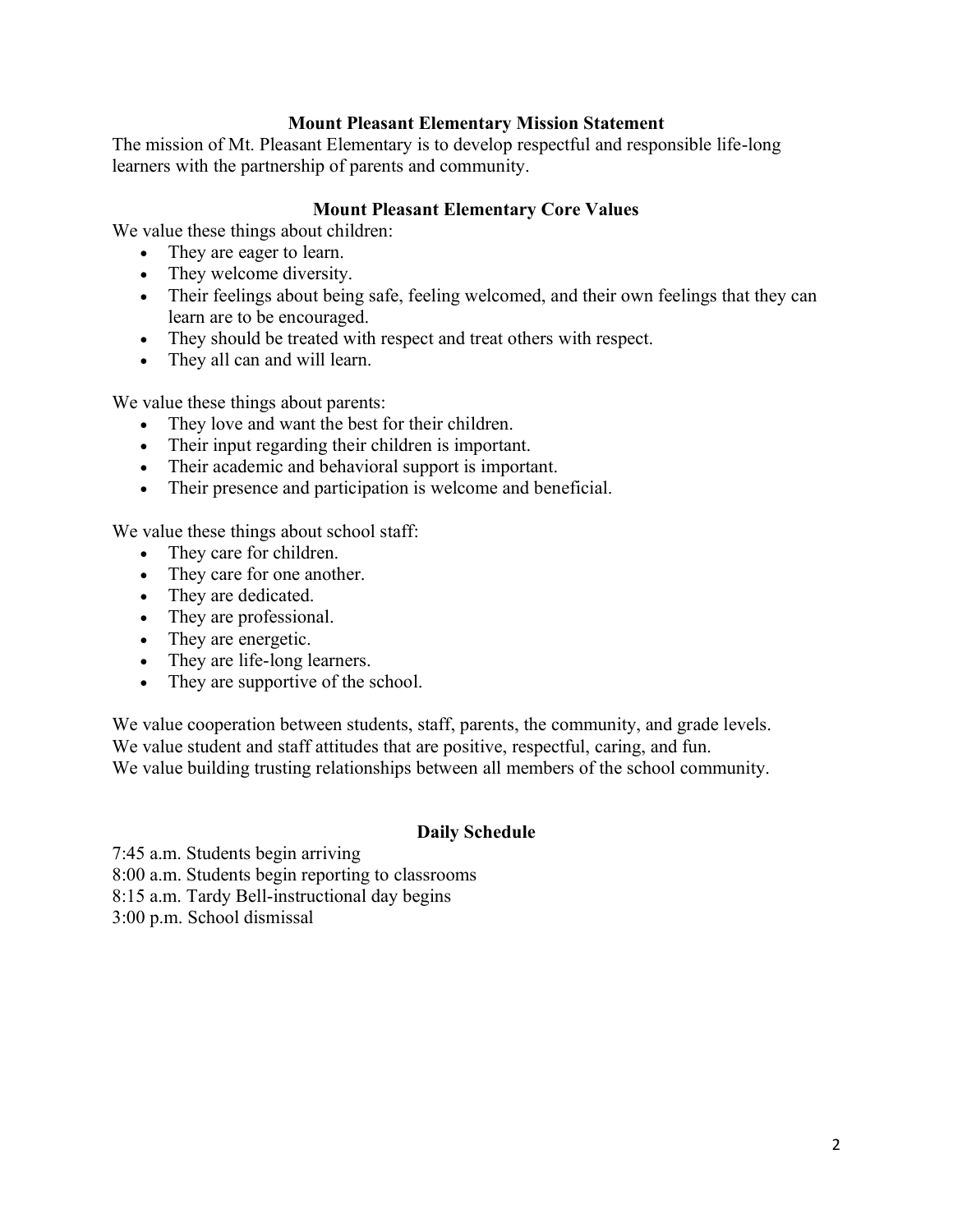## **Parent-Teacher Conferences**

Parent-teacher conferences are valuable both to the parent and the teacher. It is an effective method of monitoring student progress. Individual parent-teacher conferences are held for students in all grade levels at the end of the first grading period. Parents or teachers may request additional conferences. Please feel free to contact your child's teacher at any time for a conference.

#### **Attendance**

- It is important that your child attend school each day unless the child has a contagious disease or is otherwise too sick to attend. The state Compulsory Attendance Law (G.S. 115-116) requires that all children between the ages of seven (7) and sixteen (16) years of age attend school.

- It is important that parents establish good patterns of school attendance for their children. Regular attendance is crucial for a beneficial school experience. Please do not keep your child at home unnecessarily.

- Excused absences for Educational Opportunities, such as family vacations or trips, must be obtained from the principal **prior** to the vacation. No more than 5 days can be approved for Educational Opportunities each school year.

- When a student must miss school, a written excuse or absence excuse form on our school web page from a parent or guardian must be presented to the teacher within two school days of the student's return after an absence or the absence will be coded as unexcused. Written excuses submitted beyond two school days will be subject to principal approval.

- A child must be present at least one-half of the school day to be recorded present for that day.

| Five Absences                 | Teacher Phone Call or       |
|-------------------------------|-----------------------------|
|                               | Letter                      |
| <b>Six Unexcused Absences</b> | Letter from School          |
| Ten Lawful Absences           | Letter from School          |
| Ten Unlawful Absences         | Conference with Principal   |
|                               | and School Social           |
|                               | Worker                      |
| <b>Fifteen Absences</b>       | Letter or Call from         |
|                               | School                      |
| <b>Twenty Absences</b>        | <b>Retention Conference</b> |
|                               | with Principal, Teacher,    |
|                               | and School Social           |
|                               | Worker                      |

## **Attendance Interventions**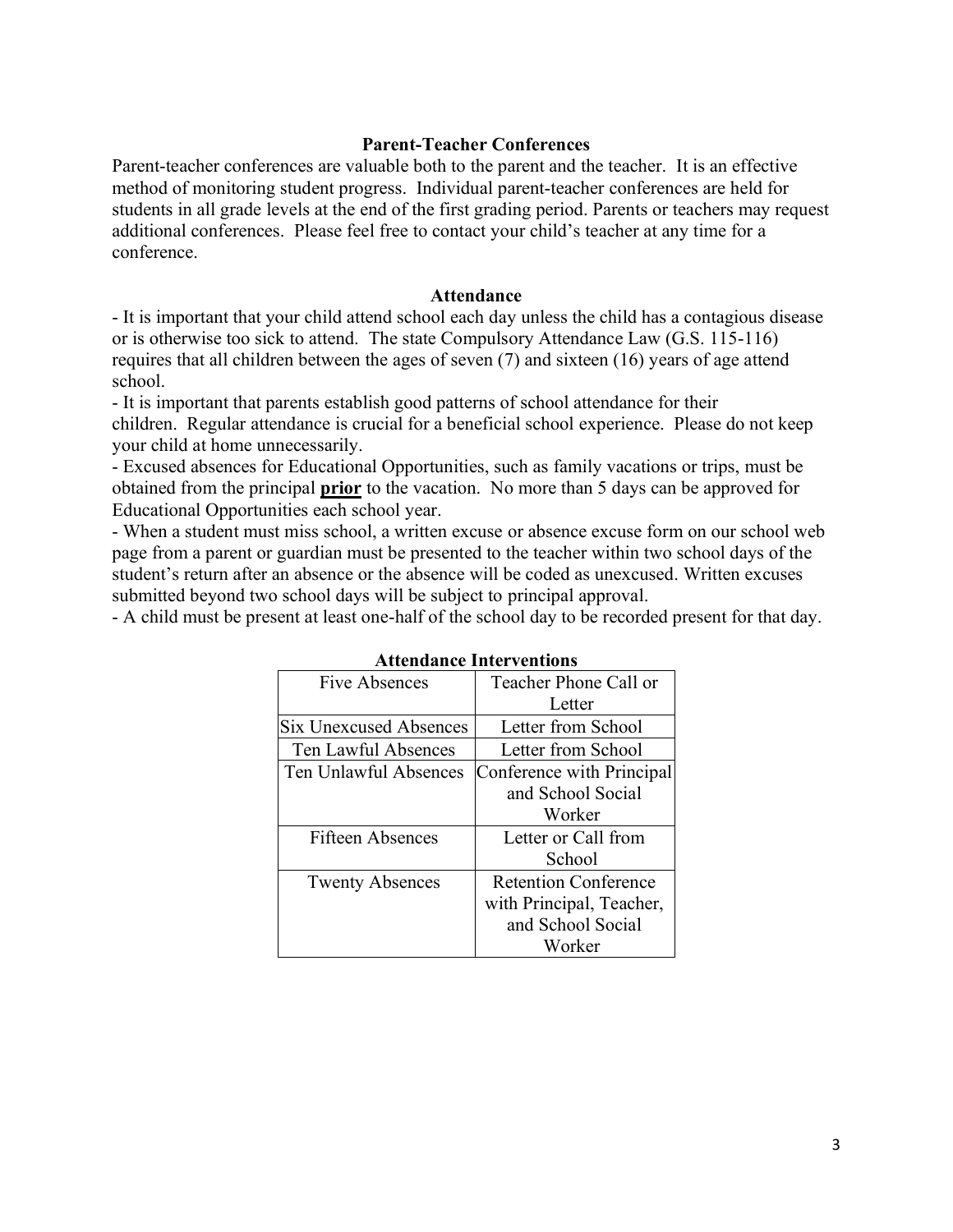#### **Tardy and Early Check-out**

- Cabarrus County Schools has a policy regarding tardiness and early check-outs. A student is considered tardy when he/she is not in his/her classroom when the final tardy bell rings (8:15 a.m. at MPES) the only exception to this is those students who ride a bus that is late. Parents will receive a Connect-Ed. call with each instance of late arrival. If a student has missed more than 4 hours of instructional time due to tardies he/she will not be eligible for perfect attendance. When a student has 10 tardies, you will be contacted by administration. Upon the  $12<sup>th</sup>$  tardy, a referral for school social work/counseling services will be made.

- Beginning August 2019, CCS has established a new policy regarding tardies. A student will be given one (1) unexcused absence when the student has accumulated a combined total of five unexcused tardies (example:  $3$  late check-ins  $+ 2$  early check outs will count as one unexcused absence).

- Parents must sign out a child in the office before he/she leaves school early during the school day. A valid driver's license is required to check out a child. Students should not be checked out between 2:30 and 3:00 pm.

- Parents should not go to the classroom to pick up a child. Students will be called to the office when they are checked out.

#### **Report Cards**

- Report cards will be given out several days after the end of each grading period.

- No report cards will be given out before half of the day on the last day of school.

#### **MPES PTO**

- The Mount Pleasant Parent Teacher Organization exists to promote the education and welfare of our children. Parents are encouraged to join and participate in the activities of the PTO. Please contact the school for more information or go to the MPES PTO webpage at: https://www.cabarrus.k12.nc.us/domain/1177

#### **Retention**

- A parent-teacher conference will be held to inform parents of unsatisfactory performance by the end of February. The principal will be informed of the conference.

- A second parent-teacher conference will be held by the end of school to discuss retention of children who the teacher feels should be retained.

- If there is a disagreement at the conclusion of this parent-teacher conference, there will be a parent-teacher-principal conference to make a final decision. The final decision for promotion or retention is, by law, the responsibility of the principal.

- Parents will be notified of the decision by the end of school.

#### **Student Behavior**

- Students are expected to abide by all student rules and policies of both Mt. Pleasant Elementary School and the Cabarrus County Board of Education. Copies of policies are sent home to all parents at the beginning of the school year. Teaching respect, responsibility, perseverance, and integrity along with good behavior is part of our job as educators and caretakers of children. Our school-wide character education and discipline plans are designed to teach students to become successful at managing their own behavior.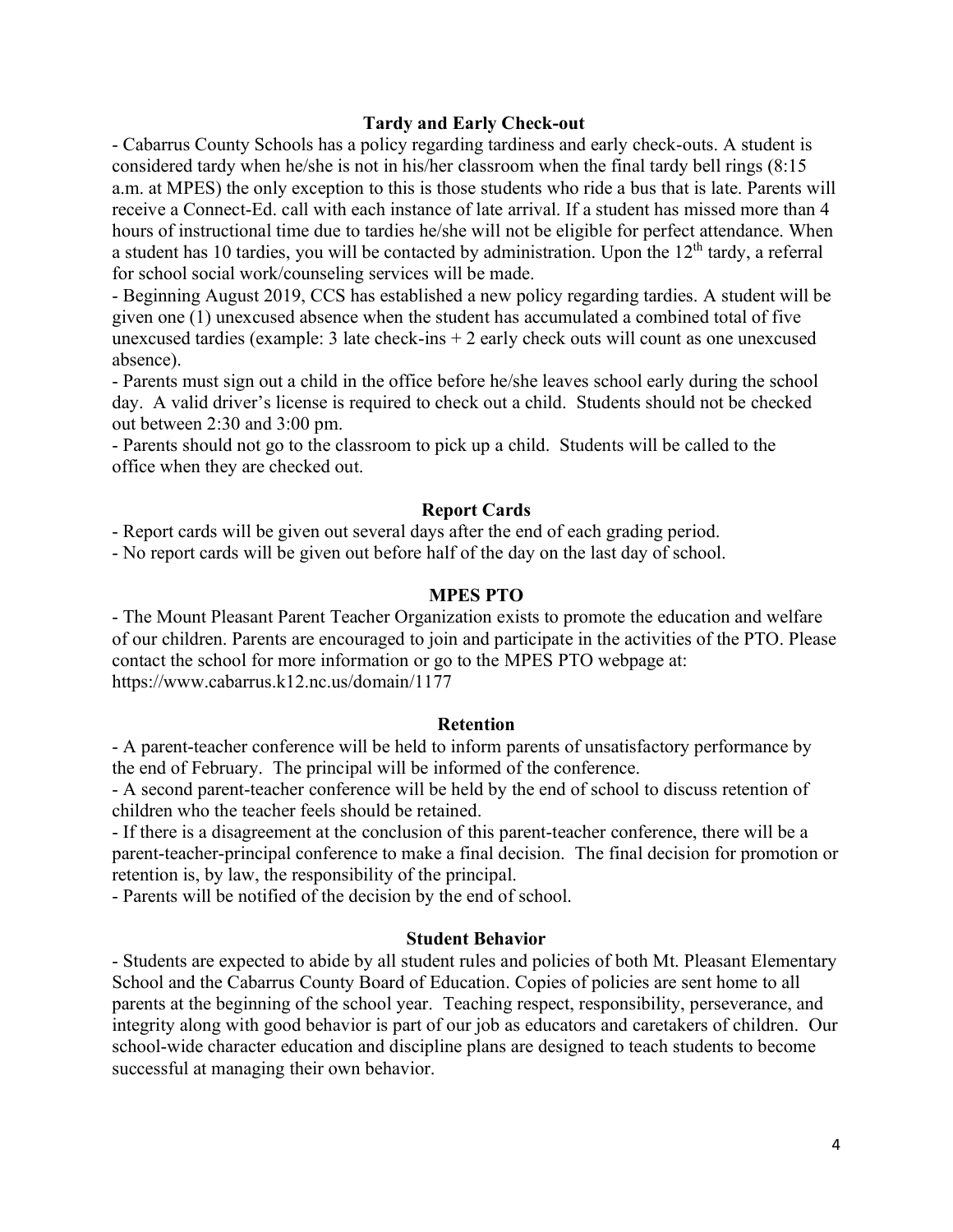Students at MPES ROAR:

- \* Respect
- \* Obedience
- \* Awesome Attitude
- \* Responsibility

## **Parent Involvement in School Discipline**

- Parents are notified daily of their child's behavior through the child's ROAR (behavior) card. We ask that the ROAR card be signed nightly to establish prompt and effective communication. Communication between parents and the school is important in helping students learn to manage themselves. Parents need to be involved and will be kept informed of special strategies and interventions necessary in teaching good behavior to their child.

## **School Bus Conduct and Safety**

- School bus passengers have the same responsibility for good behavior on the bus as they do in the classroom. School bus rules are for the safety of our children. The bus driver, subject to the direction of the principal and the bus supervisor, has complete authority to maintain good order and good conduct on the bus (G.S. 115-185). Students receive a copy of school/activity bus conduct safety rules and responsibilities. Riding the bus is a privilege. Improper conduct on the bus will result in that privilege being denied. Please always talk to your children about maintaining good behavior and staying in their assigned seats.

- Parents are not to step onto school buses at any time. Conferences with bus drivers should be scheduled and they should occur at school.

- Children can only ride a school bus on which they have an assigned seat.

# **Cabarrus County Schools Bullying Policy**

- Bullying and/or harassing are strictly prohibited. The repeated pattern of intimidation may be real or threatened. There are 3 types of bullying: physical, emotional, and relational. Bullying may include, but is not limited to verbal taunts, name-calling, implied or stated threats, and exclusion from peer groups. Bullying can occur in person, or through social networking sites, texting, blogging, and the Internet. Students who feel bullied, harassed or intimidated at school by an adult or another student should report the concern to a teacher, administrator or other staff member at school. Bullying and Harassment Reporting Forms are available on the CCS website and from a school counselor at school.

PROHIBITION AGAINST DISCRIMINATION, HARASSMENT AND BULLYING *Policy Code*: 1710/4021/7230 STUDENT USE OF SOCIAL NETWORKING SITES, BLOGGING, AND THE INTERNET *Policy Code*: 4312 DISCRIMINATION, HARASSMENT AND BULLYING COMPLAINT PROCEDURE *Policy Code:* 1720/4015/7225

# **Parent Drive/Cochran Way**

- We encourage all parents to allow their students to ride the bus at Mount Pleasant Elementary School. If parents must bring or pick up students in private vehicles, it is imperative that they use Parent Drive. Only buses are allowed in the bus parking lot (located in front of the school) during morning and afternoon drop off/pick up times. Drop off/pick up times are 7:45 am-8:15 am and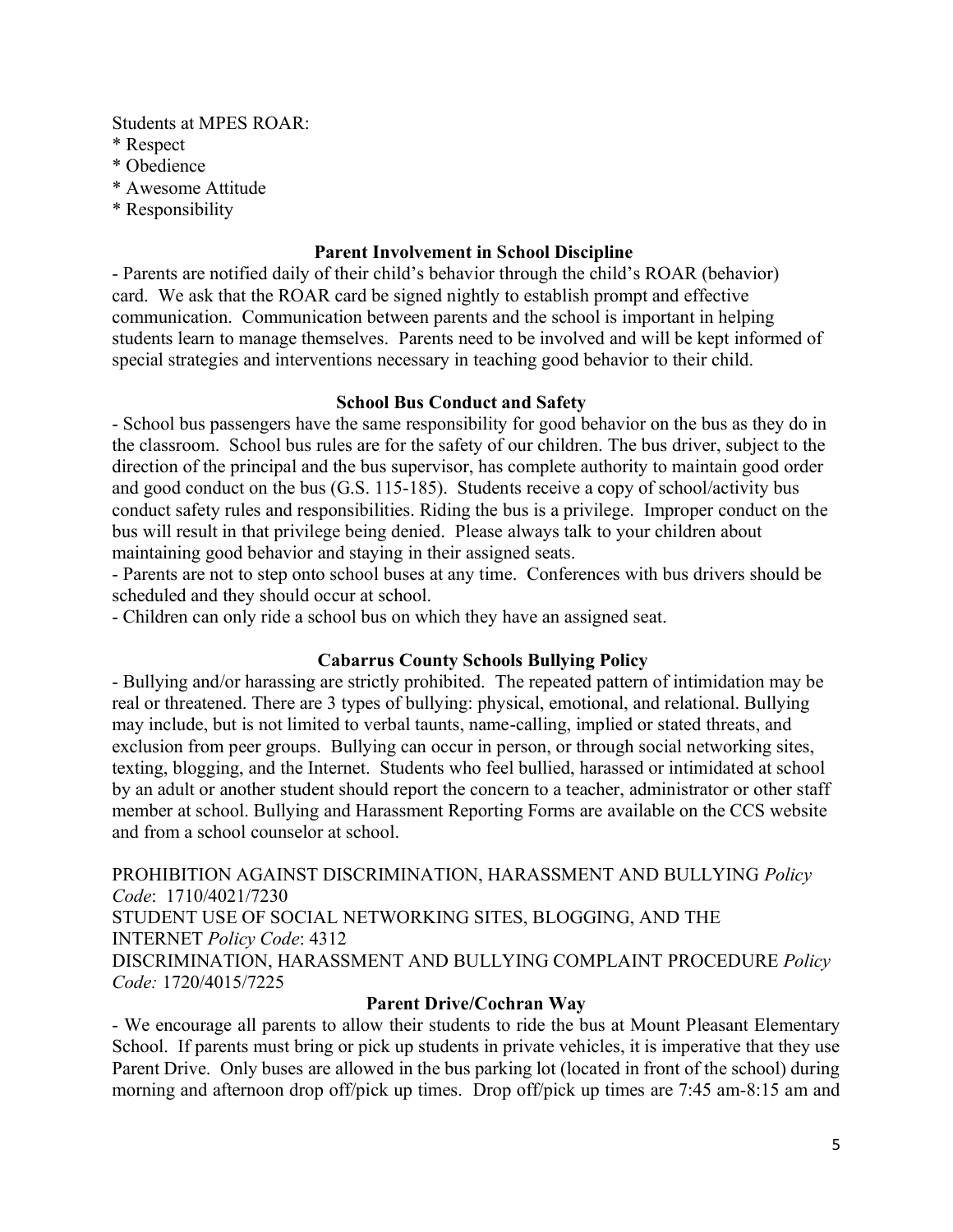2:45 pm-3:15 pm. Adult supervision will be provided each morning and afternoon to ensure the safety of your children. In the afternoons, if you must pick your child up on Parent Drive, you will not be able to line up on school property or North Drive until 2:45 pm. When 2:45 pm arrives, parents will be allowed on school property and will wait on Parent Drive until 3:00 pm. Parents are not allowed to park and walk up to Parent Drive and ask for their children. If your child is on Parent Drive, you must wait in the Parent Drive line to pick them up. At no point in time are parents allowed to pass on the double yellow line on North Drive to enter the school. If Parent Drive does back up onto North Drive and you need to enter the school, please use Pine Street (located in the neighborhood directly across from Parent Drive) so that no traffic laws are violated. Please remember that no tobacco and/or smoking are allowed on campus even when dropping off/picking up your children on Parent Drive. Please help us by following this policy to ensure that all staff and children are safe.

# **Parent Transportation Reminders**

- Daily/Temporary change in normal afternoon transportation plans will only be accepted in the following two ways:

1. Complete Online Afternoon Transportation Change Form – the form is located under Quick Links on the MPES homepage.

2. Send a written note to the teacher the morning of the change.

Students on Parent Drive should be picked up by 3:15 pm.

## **Early Arrivals at School**

- Children who arrive between 7:45 am and 8:00 am should go to their designated area. They remain there until the first bell rings and they will then go directly to their classroom. Students are not allowed to arrive before  $7:45$  am unless they are enrolled in the Kids Plus Program.

## **Early Dismissal for Inclement Weather**

- In case of early dismissal, your child will be transported in the usual manner to the same location unless otherwise instructed.

- It is recommended that parents listen to the radio or TV for current information rather than calling school officials.

- Cabarrus County Schools will send a Connect-Ed telephone call to inform parents of any early dismissal.

## **Releasing Children to Parents**

- A child must be released by the school to either parent unless legal papers have been presented to the principal showing otherwise. This applies even if a child is living with only one parent. If you have custody of your child and do not wish him/her to be taken from school by his/her other parent(s), you must present your legal papers to the principal. Please review your legal papers on file in the office at the beginning of each school year to make sure they reflect the most recent court decision.

## **Lunch**

- Balanced lunches are served daily in the cafeteria. Occasionally these menus have to be changed because of late deliveries or snow days. However, most of them are served as listed.

- Parents are invited to join their children for lunch any day.

- Because of the limited amount of time we have for breakfast and lunch, students will not be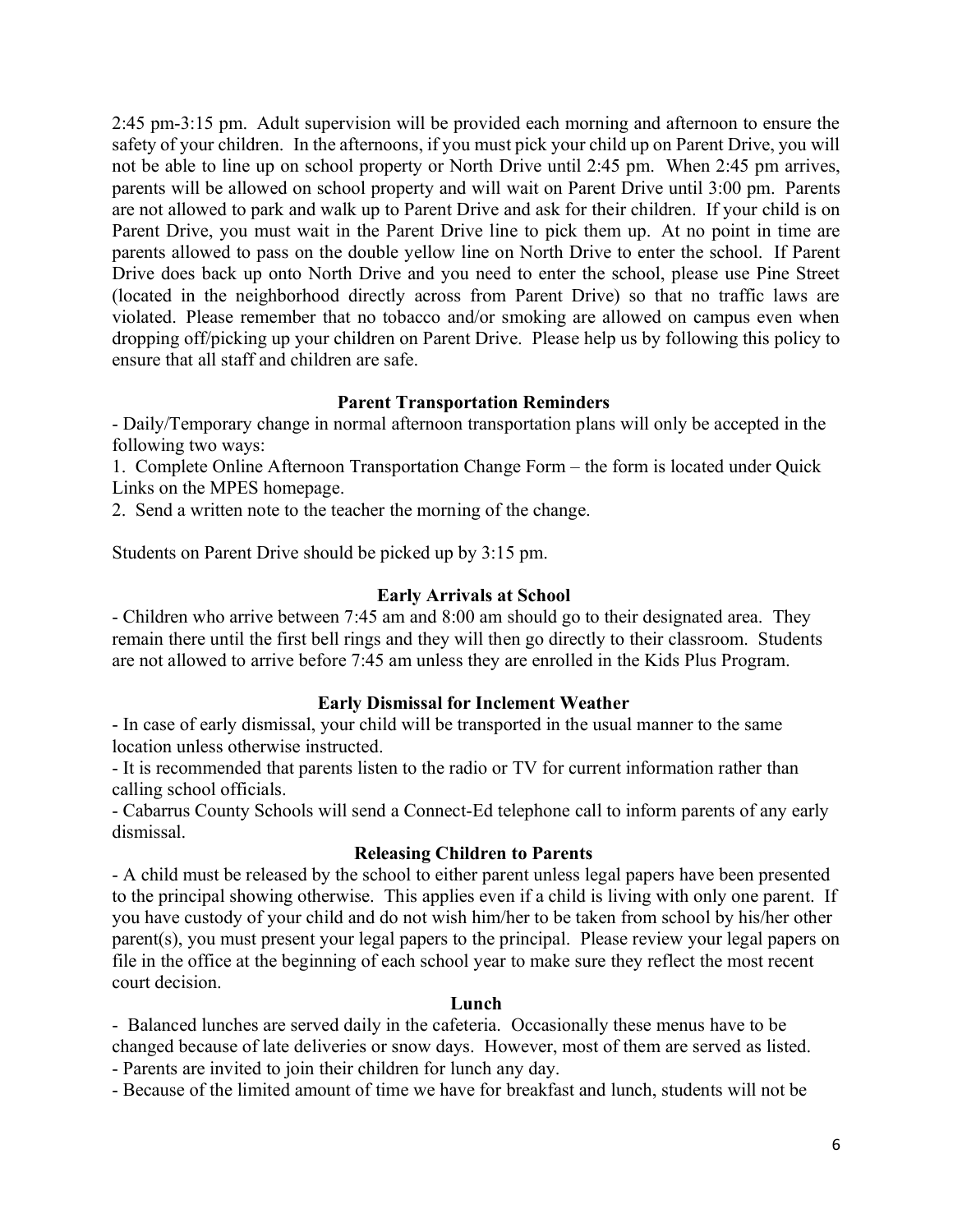allowed to heat any items they bring for breakfast and lunch.

- Due to Cabarrus County Schools Nutritional Guidelines, fast food cannot be brought into our school cafeteria in its original bags, cups, and wrappers. If fast food items are brought in the original containers, you will need to eat with your child in another area of the school. We request that you purchase food from our school cafeteria when you come to eat with your child. - Charges over \$5.00 will result in students receiving a sandwich and milk for lunch.

For the 2021-22 School Year, all students we receive a free lunch option.

## **Breakfast**

- All students who wish to eat breakfast are to report directly to the cafeteria upon arrival at school. If their bus is late, the children will be served.

- If school is delayed an hour or more due to weather conditions, breakfast will not be served. - The cafeteria will stop serving breakfast five minutes prior to the tardy bell. If your child is dropped off at Parent Drive and intends to eat breakfast, please make sure they are at school early enough to have time to eat.

For the 2021-22 School Year, all students will receive a free breakfast option.

## **Applications for Free or Reduced-Price Meals**

- Free or reduced-price meal applications are located on the Cabarrus County Schools webpage at https://www.cabarrus.k12.nc.us/Page/24426 . If you want to apply for free or reducedprice meals, please complete the application as soon as possible. (1 per family) - If a family's financial situation changes during the school year, an application may be submitted as the need arises.

#### **Asbestos**

- In compliance with the US Environmental Protection Agency (EPA) Asbestos Hazard Emergency Response Act (AHERA), MPES was inspected in the fall of 1988 for asbestoscontaining building materials. Additionally, asbestos materials in MPES are re-inspected every six months to determine the condition and potential of disturbance. The asbestos materials in the school are in good condition and will continue to be managed in place. Results of the initial inspection and re-inspections are on file in the school administrative office. Everyone is welcome to view these anytime during normal school hours.

#### **Birthdays, Balloons, Gifts**

- Administrative Guidelines strongly discourage the delivery of balloons, gifts, flowers, etc. to school. No items will be delivered to students during the school day.

- Birthdays may be recognized by the family sending a small store-bought food item (cookie, cupcake, etc.) for each member of the class. No products containing peanuts, peanut butter, or any other nuts can be distributed to students. These items will usually be distributed at lunch to the entire class.

- Administrative guidelines prohibit children or parents from bringing invitations to parties, etc. to hand out at school.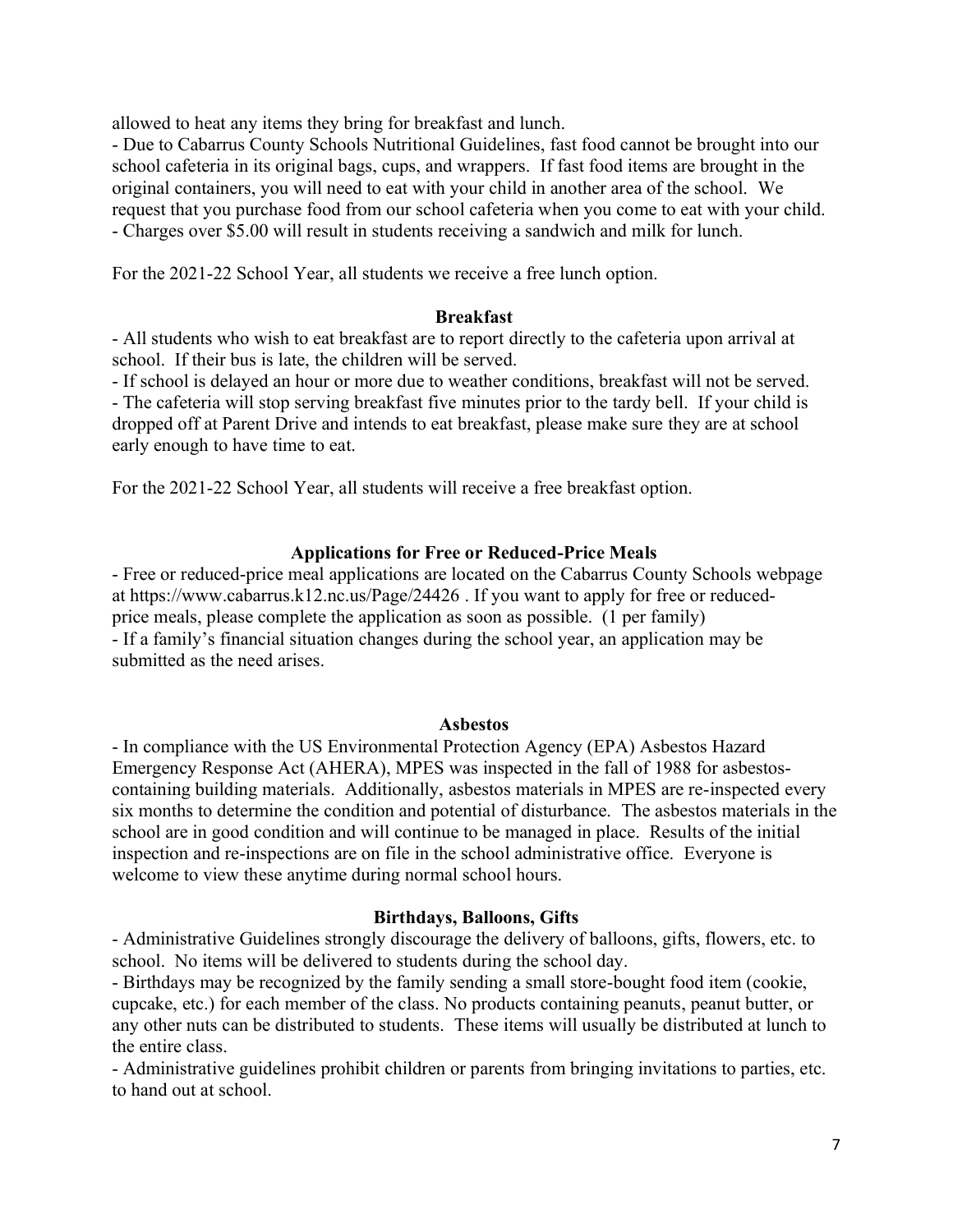#### **Food Policy for Student Parties or Treats**

- All foods provided for students are to be pre-wrapped or packaged. These foods may come from a supermarket, bakery, or caterer. Homemade items are not allowed for student consumption. This precautionary guideline assures the school staff that foods are sanitary. It also provides school personnel with a contents label to protect students with specific food allergies and/or diabetes. Additionally, no products containing peanuts, peanut butter, or other nuts should be distributed to students or used in craft-making activities.

#### **Clubs**

- Student-initiated "clubs," such as a fashion club, cheer club, or sport club, are not allowed at school. Any "club" which has certain members and excludes others is a form of bullying and goes against our anti-bullying policy.

## **Dress Code**

## **What to Wear:**

- \* Skirts and shorts no more than three inches above the knee
- \* Shirts and blouses that cover the student's midriff. No plunging necklines or exposed cleavage.
- \* Straps must be the width of the student's ID card.
- \* Pants fitted at the waist
- \* Shoes or sandals (no bedroom slippers).

#### **What Not to Wear:**

- \* Tank tops, muscle, mesh, or see-through shirts or blouses
- \* Clothing advocating drug, alcohol, or tobacco use.
- \* Clothing with inappropriate or suggestive language
- \* Clothing that discriminates against particular groups.
- \* Excessive tight or baggy clothing
- \* Clothing with rips, tears, or holes more than three inches above the knee
- \* Bedroom slippers or pajamas
- \* Excessively long or oversized shirts, coats, or jackets
- \* Sunglasses, hats, caps, stocking caps, toboggans, bandannas, headbands, or any other headgear while in the school building
- \* Any apparel or accessories that depict gang affiliation
- \* Excessive face painting

The Cabarrus County Board of Education specifies that each student must come to school appropriately dressed in clothing that is not disruptive to the educational process and does not endanger the health and safety of others.

## **Fidget Spinners**

- Fidget spinners, fidget cubes, and similar items are not allowed at school unless there is a medical or behavioral necessity. Permission to use these items at school must be obtained from the Principal by a student's parents or guardian. All approvals will be reviewed after a two-week period to make sure they are being used as appropriate.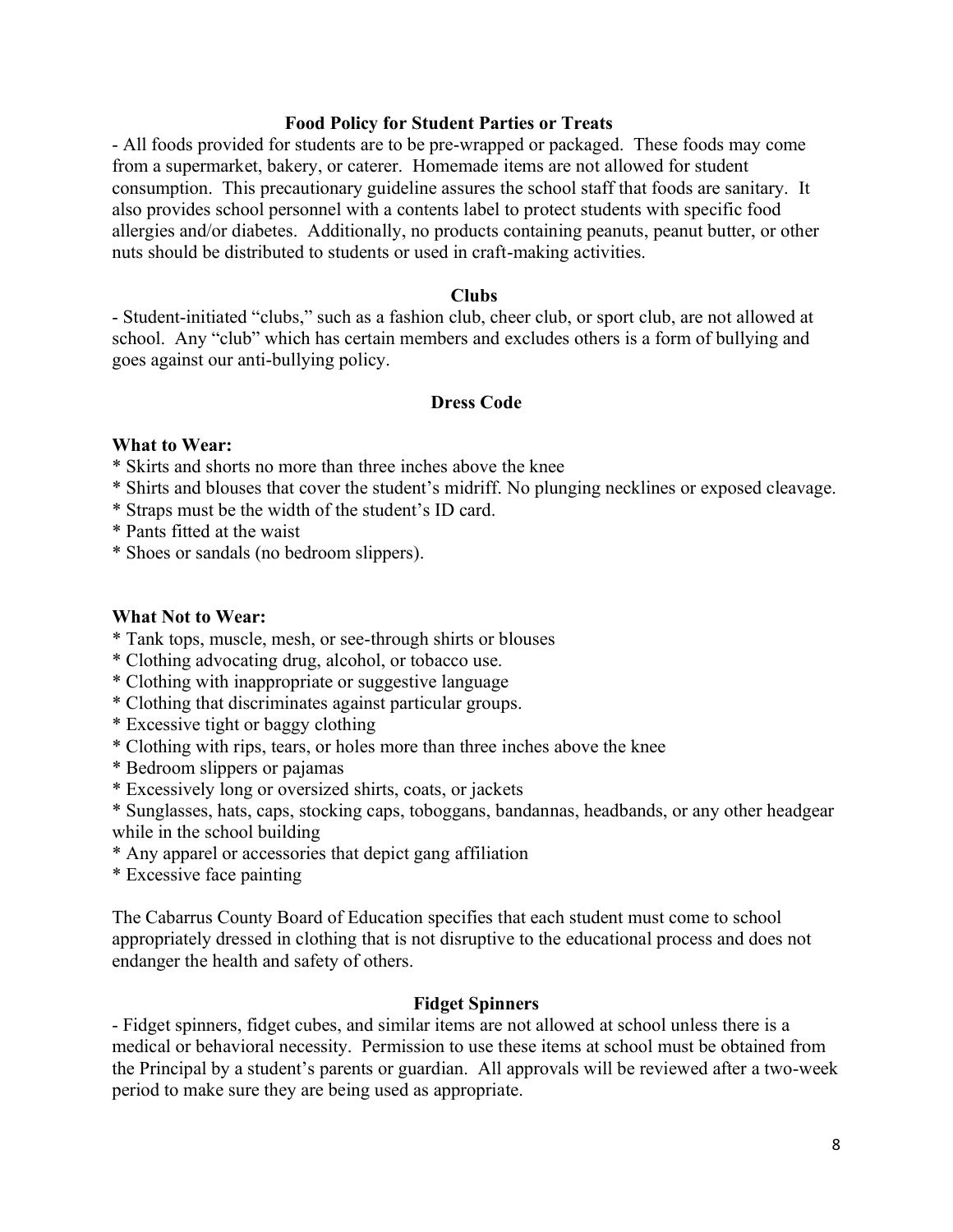#### **Field Trips**

- All grade levels have planned field trips that are educational and appropriate for the age of the child. School buses and activity buses are used for these trips. Children will not be transported in private vehicles on field trips.

- Costs for field trips are kept to a minimum. Lunches for field trips may be brought from home or provided by the cafeteria at the regular cost.

#### **Kids Plus Day Care**

- The Kids Plus Day Care Center is organized and operated by Cabarrus County Schools. - The purpose of the program is to provide before and after school childcare for children in grades K-5 who are enrolled in Cabarrus County Schools. The Kids Plus Program consists of supervised enrichment and recreational activities suitable to the children's age group. - During the regular school year, Kids Plus operates each school day, beginning on the first day of school and ending on the last day of school, from the time school is dismissed until 6:00 p.m. Before school care is offered from 6:20 a.m. until the start of school.

- For further information or for information about charges, contact the Mt. Pleasant Elementary School Kids Plus Office at 704 260-6227 or the main Cabarrus County Schools Kids Plus office at 704-260-5820.

#### **Money at School**

- It is requested that children not bring money to school in excess of what they will need for lunches, ice cream, etc. Lunch and breakfast money may be paid weekly or monthly to the cafeteria or on-line. Parents of kindergarten students are requested to put lunch money, fees, etc. in an envelope with the child's name, the amount of money enclosed, and what the money is for written on the outside. Students will not be given change in the cafeteria without a written note from their parent.

#### **Non-Discrimination Notice**

- Cabarrus County Schools provides equal access and does not discriminate based on race, color, national origin, sex, disability or age in its programs or activities. The following persons have been designated to handle inquiries regarding nondiscrimination policies: 504 Coordinator  $-$  Nancy Jones, 704-262-6106, Nancy.Jones@Cabarrus.k12.nc.us/Title IX Coordinator  $-$  Brian Schultz, 704-260-5609, Brian.Schultz@Cabarrus.k12.nc.us

- If anyone needs a reasonable accommodation or requires any written materials to be printed in an alternate format, please contact Rick Money at Mt. Pleasant Elementary School within 48 hours of the event.

- Inquiries regarding compliance with this policy should be directed to the principal.

#### **Parties at School**

- Classes are allowed to have two (2) parties a year at school. All parties where food is served need to take place after the school cafeteria has stopped serving for the day. Due to safety concerns, transportation costs, and time restrictions, all parties are restricted to school grounds.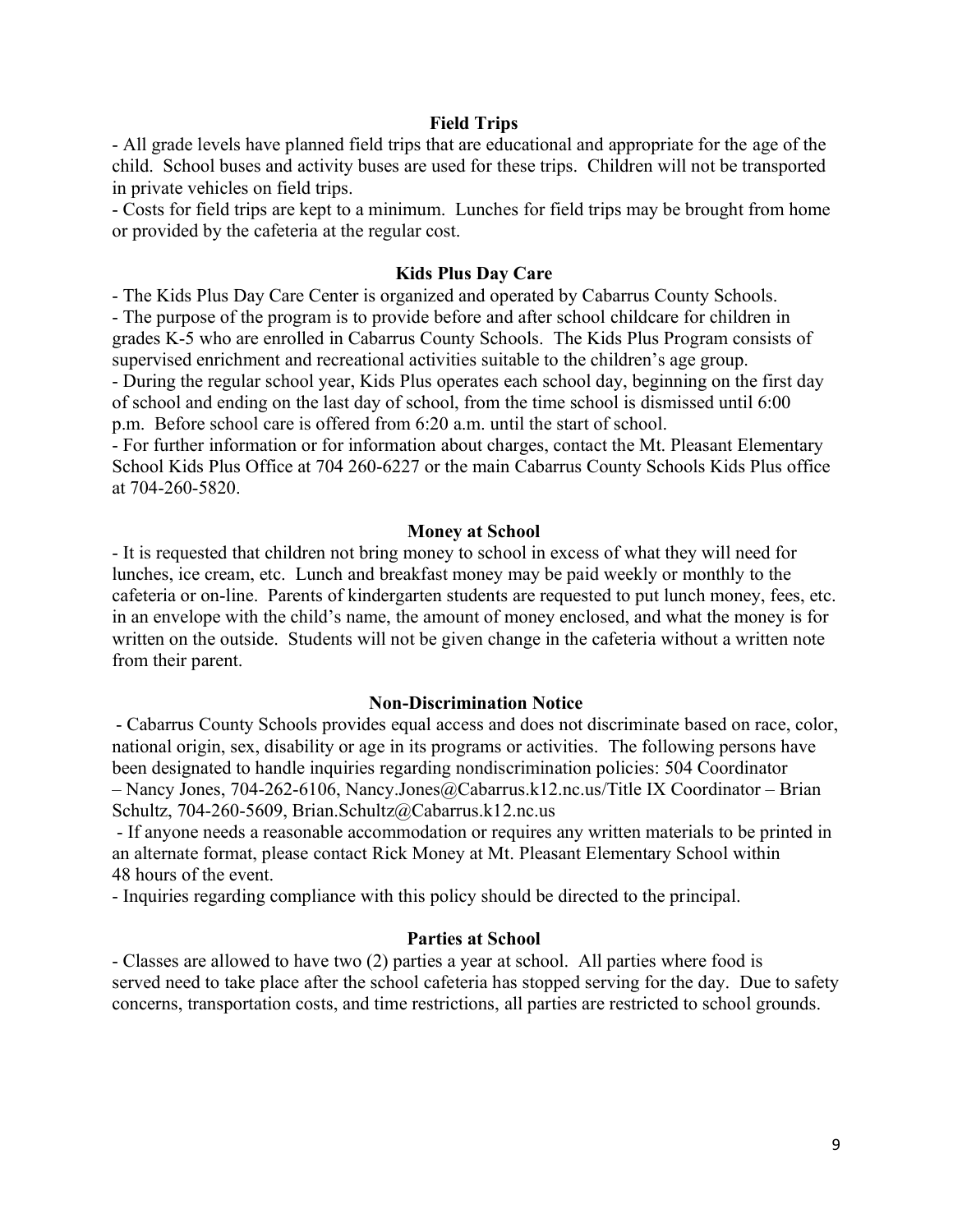## **Personal Selling and Fundraising**

- Selling and fund-raising activities at school are limited. Sale of items by children for any organization or individual outside the school is prohibited during the school day. Students are not allowed to buy from or sell items to other students at school for personal gain.

## **Playground Safety**

- The playground areas at Mt. Pleasant Elementary School are unsupervised after school hours. Do not allow children to return to playground areas without adult supervision. Please report any existing playground safety concerns to the school office.

## **School Technology Usage**

*\*Students will begin the 2021-2022 school year with an assigned CCS Chromebook. When receiving a CCS Chromebook device, families agree to the terms of the CCS Equipment Agreement Form. Families will receive a copy of this form when picking up their device \**

- Mt. Pleasant Elementary School is fortunate to have multiple technology devices in all educational areas. Student expectations and consequences for device usage are:

1. I understand that the use of technology resources (ex: Chromebooks, laptops, desktops, SMART Boards, TVs and Internet) is a privilege and not a right.

2. I will use school computers in ways that are appropriate and educational.

3. I will not use technology to make mean, hurtful or derogatory comments about/towards others.

4. I will report any inappropriate activity or content that shows up on my computer to my teacher immediately.

- 5. I will not disassemble any part of any computer or remove labels.
- 6. I will carry my assigned device with two hands, while walking carefully.
- 7. I will keep food and beverages away from any computers because they may cause damage to the technology.

- Expected wear and tear will be the responsibility of the school; however, parents could be held liable for any intentional damage to the student's assigned device as reported by an adult. (Ex: Throwing device, picking keys off of the keyboard, screen breakage due to mishandling, rough handling of equipment resulting in damage.) Consequences for damage may include loss of technology privileges, school discipline, and/or restitution to pay for damages or a new device. Using a computer for noneducational purposes during instructional time is considered off-task behavior. Consequences are at the discretion of the teacher. Unlawful computer usage includes, but is not limited to threats, cyber bullying, accessing social media sites where the minimum age limit is 13 and/or logging into other students' accounts. These consequences are at the discretion of the administrators. Incidents of cyber bullying will be referred to administration.

## **Spirit Rock Guidelines**

- We have a Spirit Rock on the campus of Mt. Pleasant Elementary School. While we DO not organize the use of the Spirit Rock, we are asking all of our families to follow several general guidelines.

1. No offensive or inflammatory words or paintings.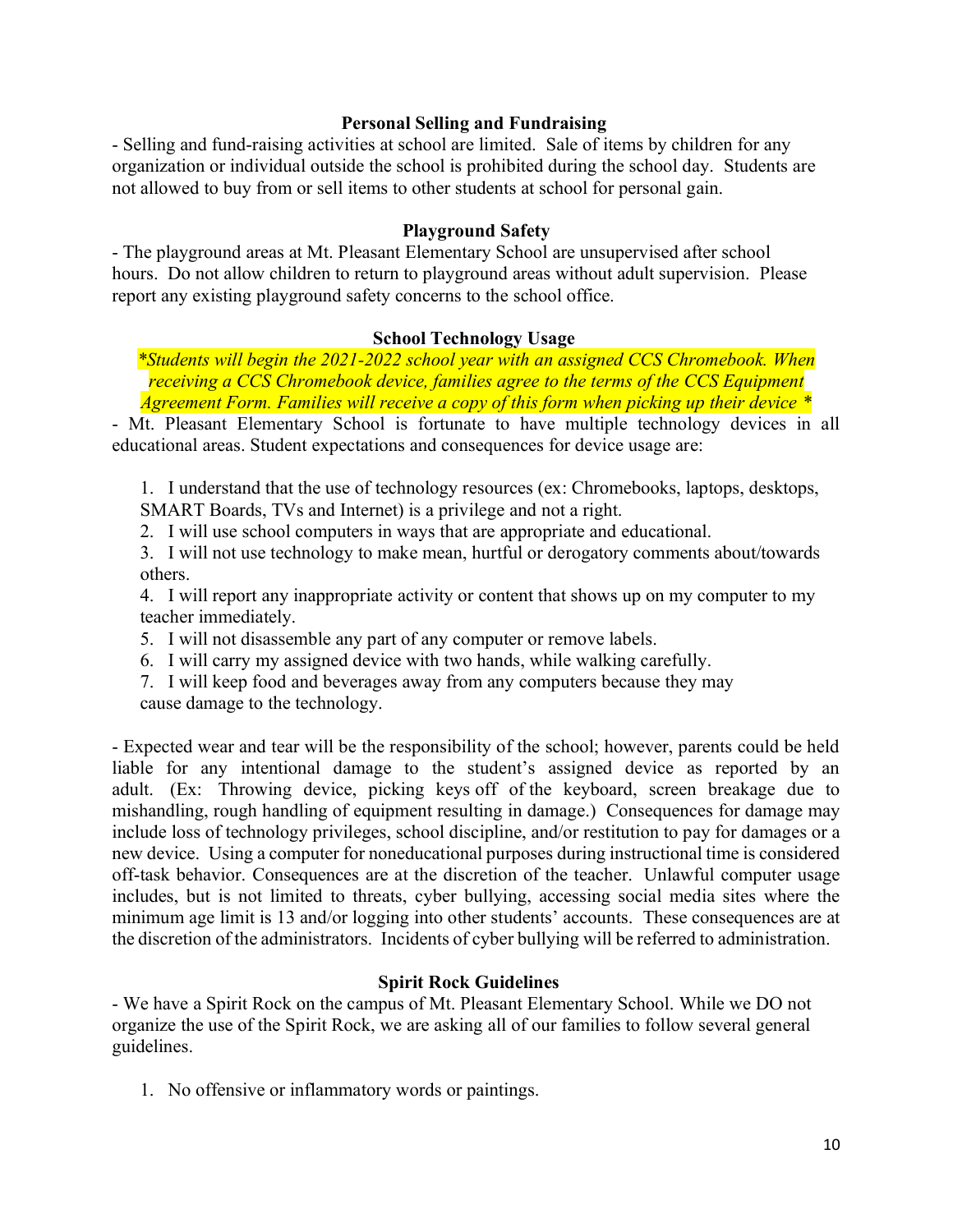2. No Spirit Rock painting during school hours  $-7:45$  am-3:30 pm.

3. There are two rock faces that can be clearly seen from the road. Please just use one of these two faces to allow someone else to use the other face.

- 4. Do not paint the rock more than one week before the event you are recognizing.
- 5. Include the date of the event you are recognizing.
- 6. Do not paint over someone else's message until the date of their message has passed.

# **Toys and Personal Items**

- Students are asked not to bring toys to school except for special activities planned by the teacher (such as Show-and-Tell or class projects). Students are not allowed to swap toys or other personal items at school. Students are not to bring toy guns or toy knives to school.

# **Visitors**

- Parents are welcome to visit the school and are encouraged to do so. Visitors are required to present a valid driver's license, sign in at the office, and get a visitor's pass.

- Siblings or friends of MPES students who are not enrolled at MPES are not allowed to visit during the school day without parental supervision.

# **Volunteers**

- School volunteers are an important source of assistance to teachers and our school program. If you have expertise in areas that would be of interest to teachers and students or if you would just like to volunteer your time, please contact the school at 704-260-6210. Volunteers are required to sign in at the office with a valid driver's license and get a badge to wear while at school. Regular volunteers are required to undergo a criminal background check.

# **Student Health**

*\*During the 2021-2022 School Year, families will adhere to the Cabarrus County Health Alliance guidelines on checking their child for COVID 19 symptoms before sending their child to school. \**

- The Cabarrus Health Alliance works closely with the public schools. A public health nurse is at our school daily. The nurse sees individual children as they are referred by the teachers. Regular health programs include:

- 1. Vision screening
- 2. Dental health services
- 3. Hearing screening

- The spread of contagious diseases, such as colds, viruses, sore throats and other common childhood diseases is a problem at school. Parents are asked to keep children at home when they have symptoms of contagious illnesses such as sore throats, fever (temperature of 100.4 or higher), upset stomach, chicken pox, fifth's disease, etc. Please contact the school if your child has been diagnosed with chicken pox or fifth's disease, as these conditions can cause possible complications for pregnant staff members.

- Parents will be contacted in case of illness or injury. Sick children should be picked up within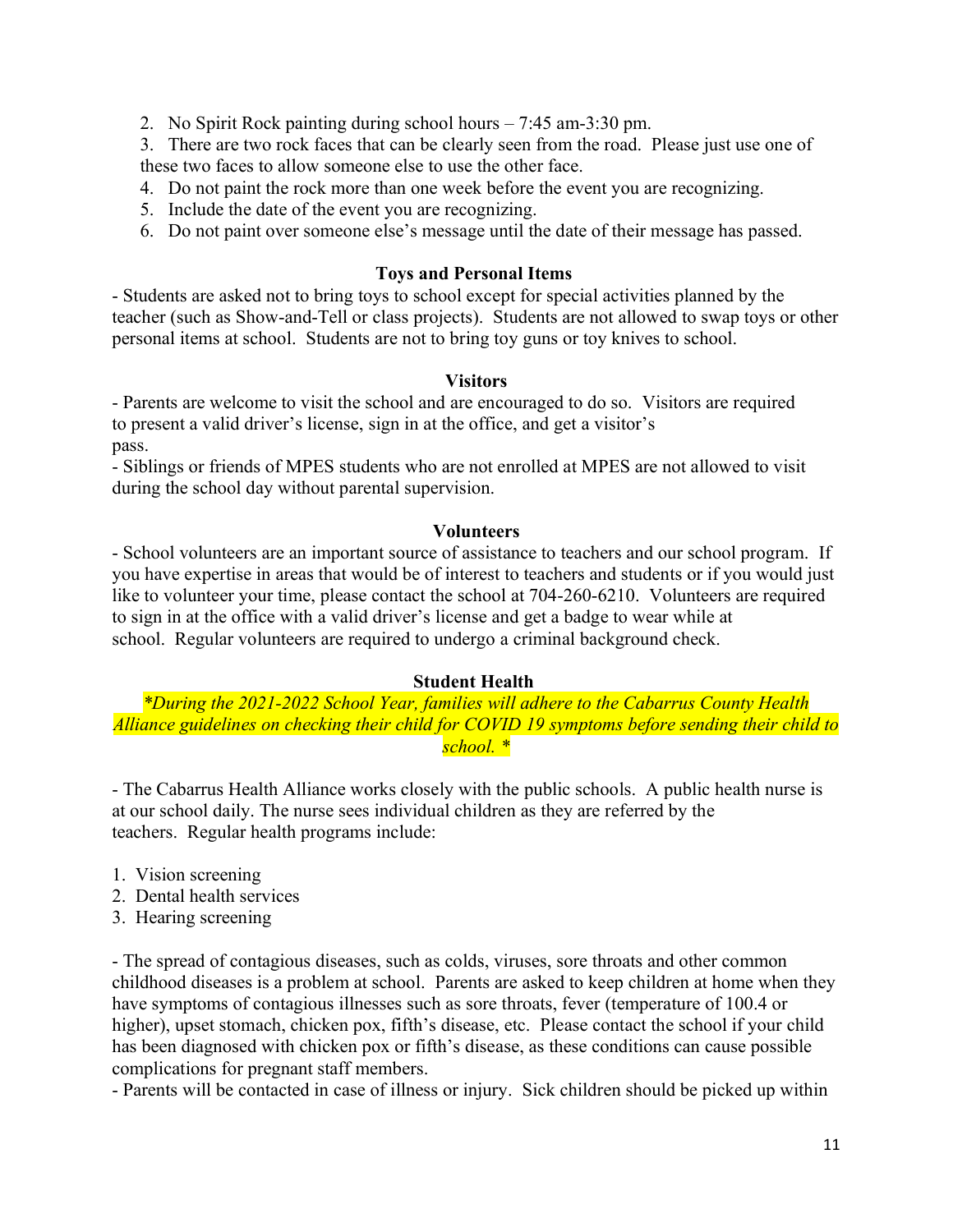one hour. It is very important that we have current information in the office concerning how parents can be contacted during the day. Please notify our Data Manager and your child's teacher immediately of changes in address, telephone numbers, or employment.

- Parents should notify the principal/ school nurse if their child is subject to unusual health hazards, such as allergy to bee stings, food allergies, and/or requires special medical interventions (asthma, diabetes, etc.).

- All information provided to the principal and school nurse regarding the student's medical condition shall be protected as confidential medical information and shall be provided to other school personnel only on a need to know basis as determined by the principal and school nurse.

- The following guidelines governing the administering of medication to children are based on NC law and policies of the Cabarrus County Board of Education. If a child must have medication of any type during school hours, parents have the following choices:

1. Parents may come to the school and give the medication at the appropriate time(s).

2. Parents may request that the school nurse administer medication. However, the following guidelines must be followed for any prescription or nonprescription medicines to be given to students by the school nurse:

a. Have your physician complete the medical form ("Medication Authorization for Students") and bring the form to school. A copy of this form may be obtained from the nurse. Also, the "Parent Authorization" section of this form must be signed and dated by the parents.

b. Prescription medicines must be brought to school by a parent and given to the nurse in a pharmacy labeled bottle.

c. Over the counter drugs must be brought to school in the original container.

d. Both of the above must be labeled with instructions on how and when the medication is to be given and labeled with the child's name. The over the counter medication will be administered according to the doctor's written instructions.

e. At the conclusion of a student's treatment, the unused medication must be removed from the school by the parent.

f. Parents may want to discuss with their child's doctor an alternative schedule for administering medication (ex. outside of school hours).

\* Mount Pleasant Elementary School prefers students to not self-administer medication. Parents wishing their child to self-medicate should contact the school nurse to make sure all appropriate procedures are followed.

- The following procedures are used at Mount Pleasant Elementary regarding lice and nits:

1. If a child is found to have lice, parents will be asked to take the child home for treatment and show "proof" of treatment (box or bottle of lice treatment) before returning to school.

2. The maximum number of excused days for lice treatment will be two. (First day is treatment; second day is work on freeing the hair of nits and treating the home environment). Follow all instructions on the "14 Day Check List to Stop Head Lice" (given to you by the school nurse).

3. A shampoo or rinse specifically for the treatment of lice must be used.